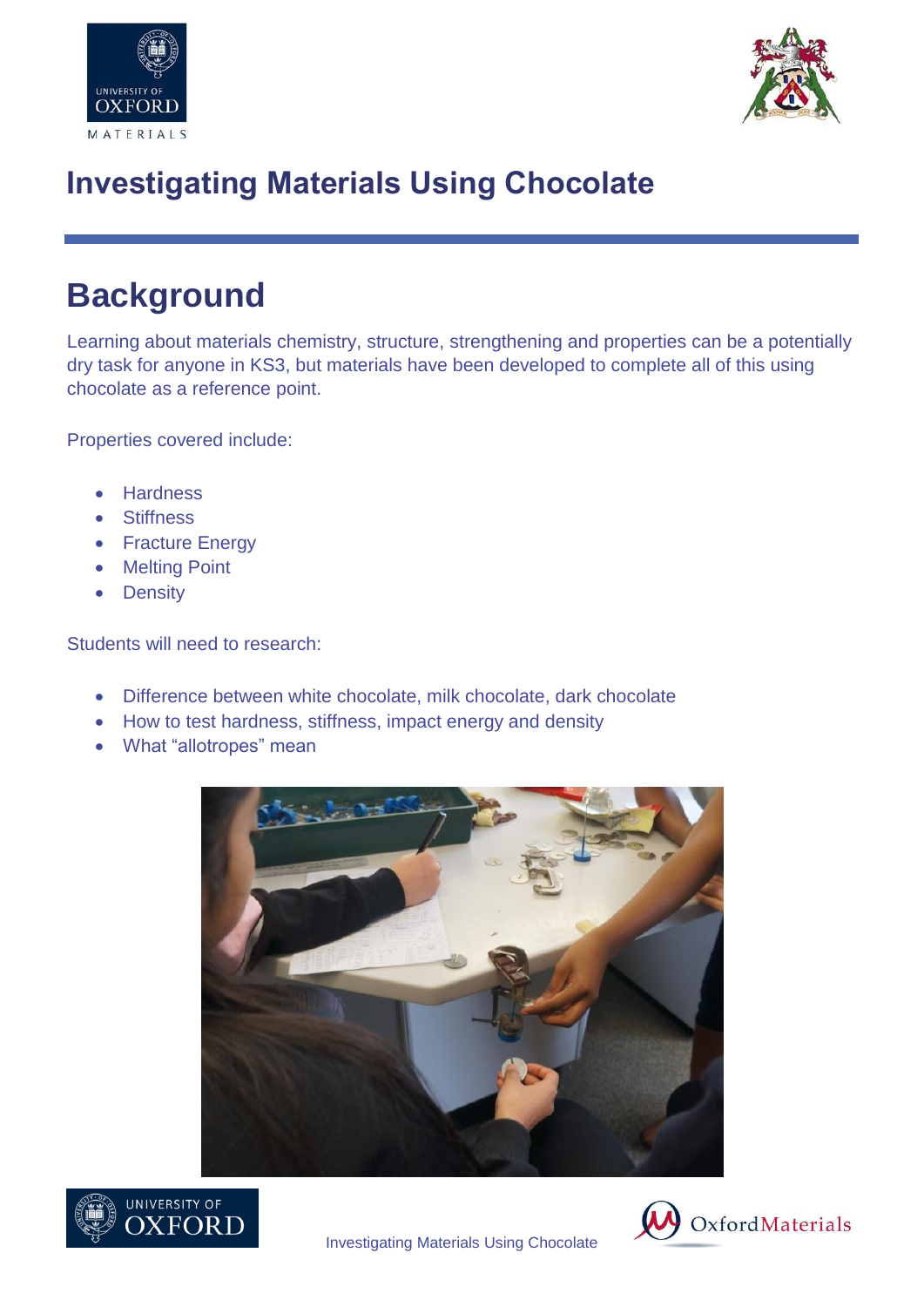



## **Equipment Required**

- Perspex guide tube<sup>1</sup>, clamp stand, ruler and indenter for hardness tester, Perspex screen for safety protection
- Charpy impact tester for fracture energy
- Small G-clamp and 10g hanging masses for stiffness measurements
- Accurate mass balance and ruler for density measurements
- Method of melting chocolate and accurate thermometer for melting point measurement
- Chopping board and cutting equipment for sample preparation
- Chocolate bar molds for cooling rate investigation

### **Experiments**

- 1. Fracture Energy investigation:
- Assemble Charpy Impact Tester as per instructions provided.
- Align 4 squares of chocolate across the guide holder.
- Reset the energy loss track to 100% and lift the arm to  $90^\circ$ .
- Release the impact arm and record energy loss. This is shown as a percentage for ease of use but can be converted into an energy value in Joules for higher levels.
- 2. Stiffness investigation:
- In terms of chocolate, stiffness is indicated by how much force is required to snap off a square, hence the force required to snap the chocolate is being measured as minimal deflections in chocolate are hard to measure.
- Use a small G-clamp to attach a strip of 4 squares to the edge of a table with the other 3 squares overhanging.
- Slowly hang the hanging masses onto the end square until the chocolate snaps.

#### <sup>1</sup> Items underlined can be provided for hire by University of Oxford Department of Materials



 $\overline{a}$ 



Investigating Materials Using Chocolate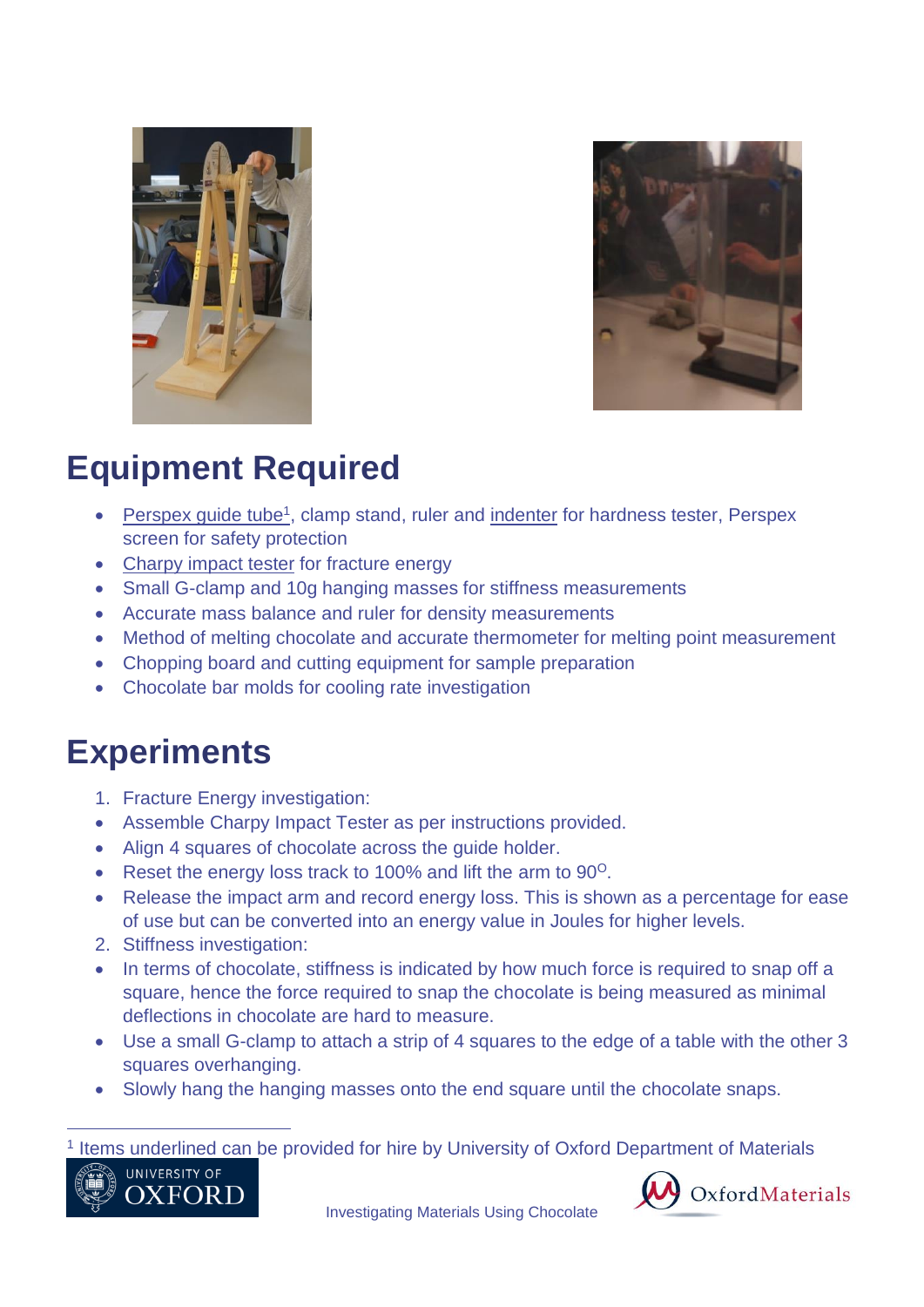- Record the force that caused fracture.
- 3. Hardness investigation:
- Suspend Perspex guide tube above the bench using a clamp stand. Position a Perspex screen infront of the setup for safety.
- Put a piece of paper on the desk, and drop the indenter down the guide tube recording the point of drop.
- Place a square of chocolate on the target point and release indenter from a constant height to impact the chocolate.
- Measure both diagonals of the indent using a ruler and record the area of the indent.
- Using the mass of the indenter, and the area of the indent, calculate the Vickers hardness  $H_v = \frac{Load}{Index A}$

Indent Area 4. Density investigation:

- Cut a square of chocolate into a clean sided sample.
- Measure the volume of the sample using a ruler to measure each side.
- Measure the mass of the sample.
- Calculate the density  $\rho = \frac{Mass}{Volum}$ Volume
- 5. Melting Point investigation:
- Melt the chocolate in a bowl slowly over a heat source (such as water in a pan).
- Once some chocolate has melted, take the temperature of the chocolate using a thermometer.
- Be careful that the temperature of the bowl is not taken.
- As an estimate, chocolate melts in your hands so a prediction of temperature range can be made.

## **Materials Used**

Three areas of materials science can be investigated in this practical using the following samples:

| <b>CHOCOLATE</b>                         | <b>PRODUCTION METHOD</b>                                                                                |
|------------------------------------------|---------------------------------------------------------------------------------------------------------|
| <b>MILK</b>                              |                                                                                                         |
| <b>WHITE</b>                             | Can be bought                                                                                           |
| <b>DARK</b>                              |                                                                                                         |
| <b>MELT + LEAVE</b>                      | Melt, pour into mold and<br>leave                                                                       |
| <b>MELT + QUENCH</b>                     | Melt, pour into mold and put<br>in fridge / freezer instantly                                           |
| <b>MELT + TEMPER</b>                     | Melt, using a thermometer,<br>stir until the chocolate<br>reaches 37°C then pour into<br>mold and leave |
| <b>STRENGTHENING</b><br><b>PARTICLES</b> | Can be bought e.g. raisin<br>addition / cereals                                                         |